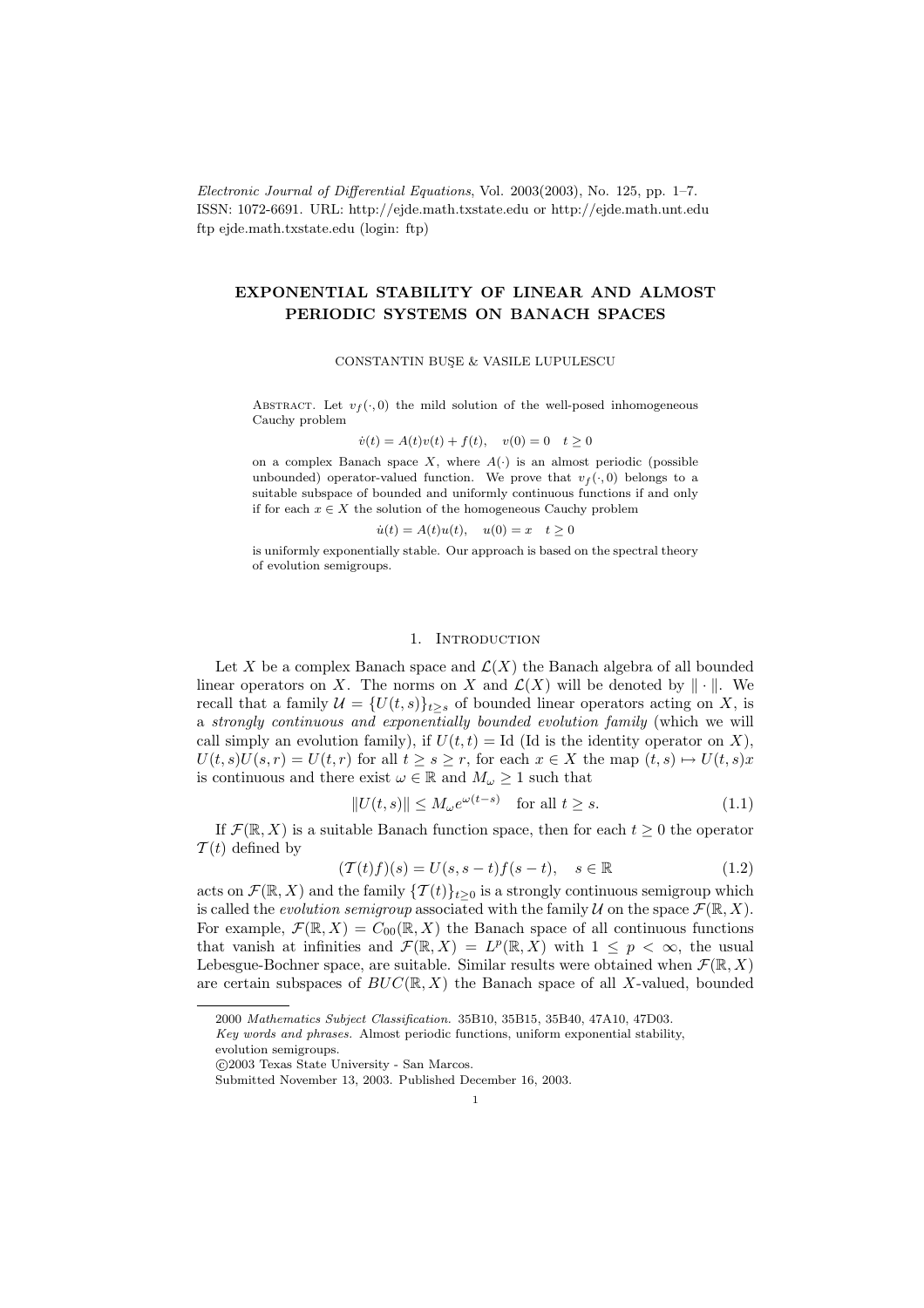and uniformly continuous functions on  $\mathbb{R}$ , endowed with the sup-norm. Let  $\mathbb{R}_+ :=$  $[0,\infty)$ . The space  $BUC(\mathbb{R}_+, X)$  can be defined in a similar way.

We will use the following closed subspaces of  $BUC(\mathbb{R}, X)$ , see [9, 14, 18]:

 $AP(\mathbb{R}, X)$  is the smallest closed subspace of  $BUC(\mathbb{R}, X)$  which contains all functions of the form:

$$
t \mapsto e^{i\mu t}x : \mathbb{R} \to X, \quad \mu \in \mathbb{R}, \quad x \in X;
$$

 $C_0^+(\mathbb{R},X)$  is the subspace of  $BUC(\mathbb{R},X)$  consisting by all functions vanishing at ∞;

 $AAP_r^+(\mathbb{R}, X)$  is the space consisting by all functions f with relatively compact range for which there exist  $g \in AP(\mathbb{R}, X)$  and  $h \in C_0^+(\mathbb{R}, X)$  such that  $f = g + h$ .  $P_q(\mathbb{R}, X)$ , with strictly positive fixed q, is the space consisting by all continuous and q-periodic functions.

The evolution family U is called q-periodic if the function  $U(t + \cdot, s + \cdot)$  is q-periodic for every pair  $(t, s)$  with  $t > s$ . Also we say that the family U is asymptotically almost periodic with relatively compact range (a.a.p.r.) if for each  $x \in X$  and each pair  $(t, s)$  with  $t \geq s$ , the map  $U(t + \cdot, s + \cdot)x$  lies in the space  $AAP_r^+(\mathbb{R}, X)$ . If the evolution family U is q-periodic and  $\mathcal{F}(\mathbb{R}, X) = P_q(\mathbb{R}, X)$  or  $\mathcal{F}(\mathbb{R}, X) = AP(\mathbb{R}, X)$  then the semigroup  $\mathcal{T} = {\{\mathcal{T}(t)\}}_{t\geq 0}$  defined in (1.2) acts on  $P_q(\mathbb{R}, X)$  or  $AP(\mathbb{R}, X)$  and it is strongly continuous. Moreover, if U is a.a.p.r. and for each  $x \in X$ ,  $\lim_{t \to 0+} U(s, s-t)x = x$ , uniformly for  $s \in \mathbb{R}$ , then the evolution semigroup T is defined on  $AAP_r^+(\mathbb{R}, X)$  and is strongly continuous. More details related to these results can be found in [1, 2, 10, 11, 12, 13, 15, 16]. Interesting results on this subject in the general framework of dynamical systems have been obtained by D. N. Cheban [6, 7].

### 2. Almost periodic evolution families and evolution semigroups

An X-valued function  $f$  defined on  $\mathbb R$  is called almost periodic (a.p.) if it belongs to the space  $AP(\mathbb{R}, X)$ . Let U be a strongly continuous and exponentially bounded evolution family on the Banach space X and let f be a X-valued function on  $\mathbb{R}$ . We will consider the following hypotheses about  $\mathcal U$  and  $f$ .

- (H1) The function  $U(\cdot, -t)x$  is a.p. for every  $t \geq 0$  and any  $x \in X$ .
- (H2) The function  $U(\cdot, \cdot t)x$  has relatively compact range for every  $t \geq 0$  and any  $x \in X$ .
- (H3) For each  $x \in X$  lim<sub> $t\to 0$ </sub>  $U(s, s-t)x = x$  uniformly for  $s \in \mathbb{R}$ .
- (H4) The function  $f$  is a.p.

It is well-known that (H1) implies (H2).

**Theorem 2.1.** (i) If the evolution family U satisfies (H1) and f satisfies (H4) then for each  $t > 0$ , the function  $T(t)$  f is a.p.

- (ii) If U satisfies (H2) and f satisfies (H4) then for each  $t \geq 0$ , the map  $T(t)f$ has relatively compact range.
- (iii) If U satisfies (H1) and (H3) then the semigroup  $\mathcal T$  acts on  $AP(\mathbb R, X)$  and is strongly continuous.
- (iv) If U satisfies (H1) and (H3) then the evolution semigroup  $\mathcal T$  is defined on  $AAP_r^+(\mathbb{R},X)$  and is strongly continuous.

*Proof.* (i) Let  $p_n(t) := \sum_{k=0}^n c_k e^{i\mu_k t} x_k$  with  $c_k \in \mathbb{C}$ ,  $\mu_k \in \mathbb{R}$ ,  $t \in \mathbb{R}$  and  $x_k \in X$ such that  $p_n(s)$  converges uniformly at  $f(s)$  for  $s \in \mathbb{R}$ . Then  $U(s, s-t)p_n(s-t)$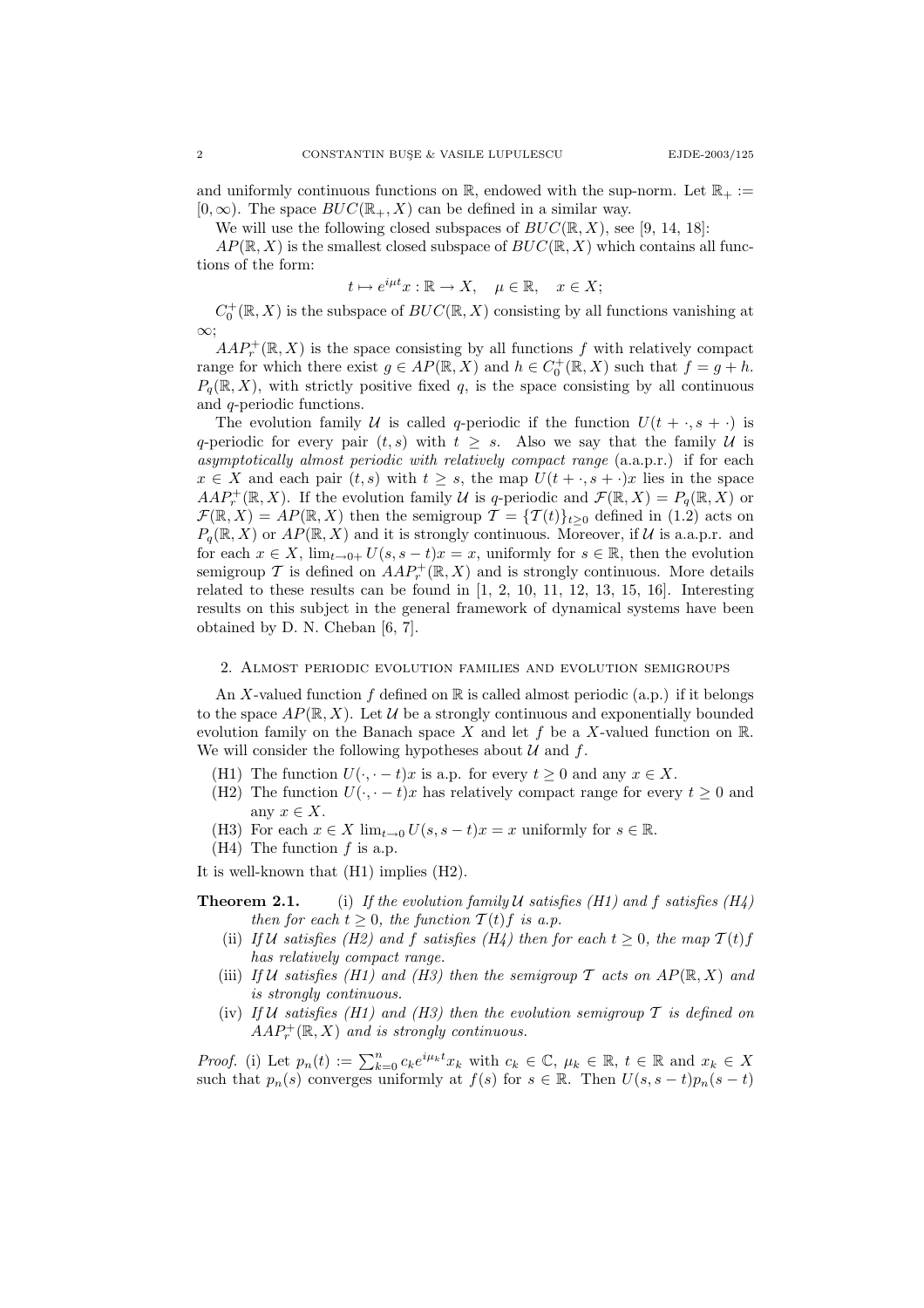converges uniformly at  $U(s, s-t)f(s-t)$  for  $s \in \mathbb{R}$ . Since the map:

$$
s \mapsto U(s, s-t)p_n(s-t) = \sum_{k=0}^{n} c_k e^{i\mu_k(s-t)} U(s, s-t)x_k
$$

is a. p. its limit  $U(\cdot, \cdot - t)f(\cdot - t)$  is a.p. as well.

(ii) Let  $t \geq 0$  be fixed. First we prove that for each  $x \in X$  and each  $\mu \in \mathbb{R}$  the function  $s \mapsto U(s, s-t)e^{i\mu(s-t)}x$  has relatively compact range. Let  $(s_n)$  be a sequence of real numbers such that  $(U(s_n, s_n - t)x)$  converges in X. Since the sequence  $(e^{i\mu(s_n-t)})$ , is bounded in  $\mathbb{C}$ , we can suppose that the sequence  $(e^{i\mu(s_n-t)}U(s_n, s_n-t))$ t)x)) converges in X. Let  $p_N(s-t) = \sum_{k=0}^{N} c_k e^{i\mu_k(s-t)} x_k$ , as above, be such that  $p_N(s-t) \to f(s-t)$  uniformly for  $s \in \mathbb{R}$ . Let  $\varepsilon > 0$  and  $N_0 \in \mathbb{N}$  be such that the inequality

$$
Me^{\omega t}||f(s_n-t) - p_{N_0}(s_n-t)|| < \frac{\varepsilon}{2}
$$

holds for *n* sufficiently large. We denote by  $y_t$  the limit in X of the sequence  $(U(s_n, s_n - t)p_{N_0}(s_n - t))$ . Then, for *n* sufficiently large, we have

$$
||U(s_n, s_n - t)f(s_n - t) - y_t||
$$
  
\n
$$
\leq ||U(s_n, s_n - t)f(s_n - t) - U(s_n, s_n - t)p_{N_0}(s_n - t)||
$$
  
\n
$$
+ ||U(s_n, s_n - t)p_{N_0}(s_n - t)||
$$
  
\n
$$
\leq Me^{\omega t}||f(s_n - t) - p_{N_0}(s_n - t)|| + ||U(s_n, s_n - t)p_{N_0}(s_n - t) - y_t|| < \varepsilon.
$$

Hence the map  $U(\cdot, \cdot - t)f(\cdot - t)$  has relatively compact range. (iii) Let  $f \in AP(\mathbb{R}, X)$  and  $\varepsilon > 0$ . We can choose  $N_0 \in \mathbb{N}$  and  $\delta > 0$  such that the following three inequalities

$$
\sup_{s \in \mathbb{R}} \|U(s, s - t) p_{N_0}(s - t) - p_{N_0}(s - t)\| \le \sum_{k=0}^{N_0} |c_k| \|U(s, s - t)x_k - x_k\| < \frac{\varepsilon}{3},
$$
\n
$$
\sup_{s \in \mathbb{R}} \|p_{N_0}(s - t) - f(s - t)\| < \frac{\varepsilon}{3},
$$
\n
$$
\sup_{s \in \mathbb{R}} \|f(s - t) - f(s)\| < \frac{\varepsilon}{3}
$$

hold for all  $0 \leq t < \delta$ . Now it is clear that  $\lim_{t\to 0} ||T(t)f - f||_{\infty} = 0$ , hence the semigroup  $\mathcal T$  is strongly continuous.

(iv) Finally we show that the semigroup  $\mathcal T$  given in (1.2) on  $AAP_r^+(\mathbb R, X)$  is strongly continuous. Let  $\varepsilon > 0$  be fixed. We can choose  $\delta_1 > 0$  such that the inequality

$$
\sup_{s\in\mathbb{R}}\|f(s-t)-f(s)\|<\frac{\varepsilon}{2}
$$

holds for  $0 \leq t < \delta_1$ . Since f has relatively compact range there exist  $s_1, s_2, \ldots, s_{\nu}$ in R such that:

$$
\overline{\text{range}(f)} \subset \cup_{k=1}^{\nu} B\big(f(s_k), \frac{\varepsilon}{6M e^{\omega t}}\big), \quad \omega > 0, \ t \geq 0.
$$

Let  $s \in \mathbb{R}, t \geq 0$  and  $k \in \{1, ..., \nu\}$  such that  $f(s-t) \in B(f(s_k), \frac{\varepsilon}{6Me^{\omega t}})$ . From hypothesis it follows that there exists  $\delta_2 > 0$  such that the inequality

$$
||U(s, s-t)f(s_k) - f(s_k)|| < \varepsilon/6
$$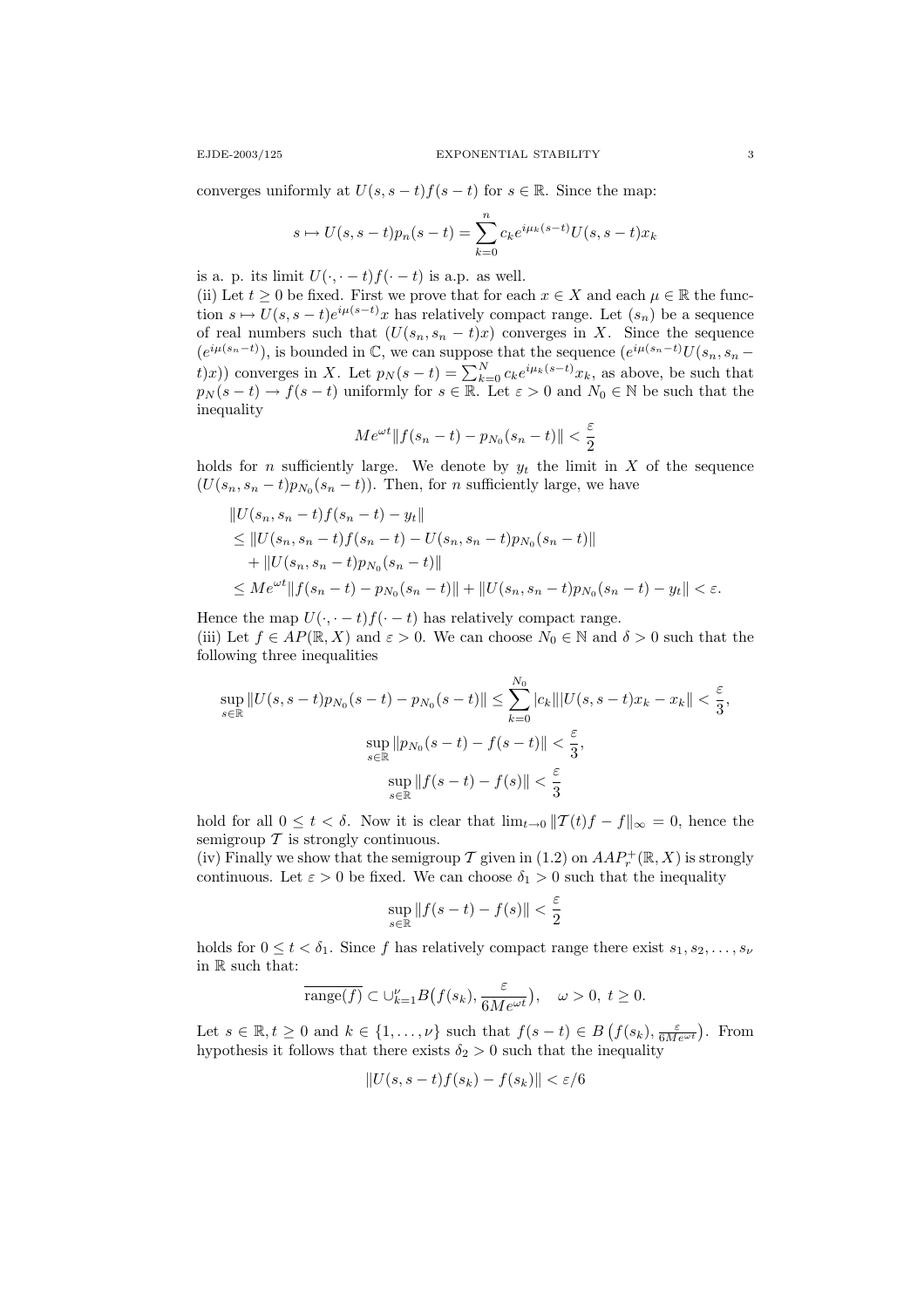holds for  $0 \le t < \delta_2$ . Let  $\delta = \min{\{\delta_1, \delta_2\}}$ . Then for every t in  $[0, \delta)$ , we have

$$
||U(s, s-t)f(s-t) - f(s)||
$$
  
\n
$$
\leq ||U(s, s-t)f(s-t) - U(s, s-t)f(s_k)|| + ||U(s, s-t)f(s_k) - f(s_k)||
$$
  
\n
$$
+ ||f(s_k) - f(s-t)|| + ||f(s-t) - f(s)||
$$
  
\n
$$
\leq Me^{\omega t}||f(s-t) - f(s_k)|| + \frac{\varepsilon}{6} + \frac{\varepsilon}{6} + \frac{\varepsilon}{2} < \varepsilon;
$$

therefore,  $\lim_{t\to 0} ||T(t)f - f||_{\infty} = 0$ . In the above considerations we supposed that T acts on  $AAP_r^+(\mathbb{R}, X)$ . Next, we show that this is true. Let  $f \in AAP_r^+(\mathbb{R}, X)$ and  $t \geq 0$  be fixed. From the hypothesis it results that there exist a sequence  $(s_n)$ of real numbers and  $y_t, z_t$  in X such that

$$
f(s_n - t) \to y_t \quad \text{and} \quad U(s_n, s_n - t)y_t \to z_t \quad \text{as} \quad n \to \infty.
$$
  
Then  $U(s_n, s_n - t)f(s_n - t) \to z_t$  as  $n \to \infty$ . Indeed, we have  

$$
||U(s_n, s_n - t)f(s_n - t) - z_t|| \le ||U(s_n, s_n - t)[f(s_n - t) - y_t]|| + ||U(s_n, s_n - t)y_t - z_t|| \to 0
$$
  
as  $n \to \infty$ .

#### 3. Evolution semigroups and exponential stability

Let  $\mathcal{F}_q(\mathbb{R}, X) := P_q(\mathbb{R}, X) \oplus C_0^+(\mathbb{R}, X)$  and U be a q-periodic evolution family of bounded linear operators on the Banach space  $X$ . It is easy to see that the evolution semigroup T defined in (1.2) acts on  $\mathcal{F}_q(\mathbb{R}, X)$  and it is strongly continuous. By  $\mathcal{F}_{q}^{0}(\mathbb{R}_{+},X)$  we will denote the subspace of  $BUC(\mathbb{R}_{+},X)$  consisting of all functions f on  $\mathbb{R}_+$  for which  $f(0) = 0$  and there exists  $F_f$  in  $\mathcal{F}_q(\mathbb{R}, X)$  such that  $F_f(t) = f(t)$ for all  $t \geq 0$ . For such f we consider the map:

$$
(\mathcal{S}(t)f)(s) := \begin{cases} U(s, s-t)f(s-t) & \text{if } s \ge t \\ 0 & \text{if } 0 \le s < t. \end{cases}
$$
 (3.1)

**Proposition 3.1.** With the previous notation we have that  $\mathcal{S}(t)$  acts on  $\mathcal{F}_q^0(\mathbb{R}_+,X)$ for each  $t \geq 0$  and the evolution semigroup  $S = \{S(t)\}_{t\geq 0}$  is strongly continuous.

*Proof.* Let  $t \geq 0$  be fixed,  $f \in \mathcal{F}_q^0(\mathbb{R}_+, X)$  and  $\tilde{f} := \mathcal{S}(t)f$ . Then  $F_f = G_f + H_f$ with  $G_f \in P_q(\mathbb{R}, X)$ ,  $H_f \in C_0^+(\mathbb{R}, X)$  and  $f = G_f + H_f$  on  $\mathbb{R}_+$ . Let us consider the maps  $\tilde{G}_f \in P_q(\mathbb{R}, X)$  and  $\tilde{H}_f \in C_0^+(\mathbb{R}, X)$  defined by

$$
\tilde{G}_f(s) = (\mathcal{T}(t)G_f)(s), \quad s \in \mathbb{R},
$$

$$
\tilde{H}_f(s) = \begin{cases} (\mathcal{T}(t)H_f)(s) & \text{if } s \ge t \\ -(\mathcal{T}(t)G_f)(s) & \text{if } s < t. \end{cases}
$$

If  $t > 0$  then  $\tilde{G}_f(0) + \tilde{H}_f(0) = 0$ , and if  $t = 0$  then

$$
\tilde{G}_f(0) + \tilde{H}_f(0) = (\mathcal{T}(0)G_f)(0) + (\mathcal{T}(0)H_f)(0) = U(0,0)G_f(0) + U(0,0)H_f(0) = 0.
$$

On the other hand it is clear that  $\tilde{f} = \tilde{G}_f + \tilde{H}_f$  on  $\mathbb{R}_+$ , hence  $\tilde{f}$  belongs to  $\mathcal{F}_{q}^{0}(\mathbb{R}_{+},X)$ . Using the strong continuity of T and the uniform continuity of f, it follows that

$$
\|S(t)f - f\|_{\infty} \le \sup_{s \ge t} \|(\mathcal{T}(t)F_f)(s) - F_f(s)\| + \sup_{s \in [0,t]} \|f(s)\|
$$
  

$$
\le \|\mathcal{T}(t)F_f - F_f\|_{\mathcal{F}_q(\mathbb{R},X)} + \sup_{s \in [0,t]} \|f(s)\|.
$$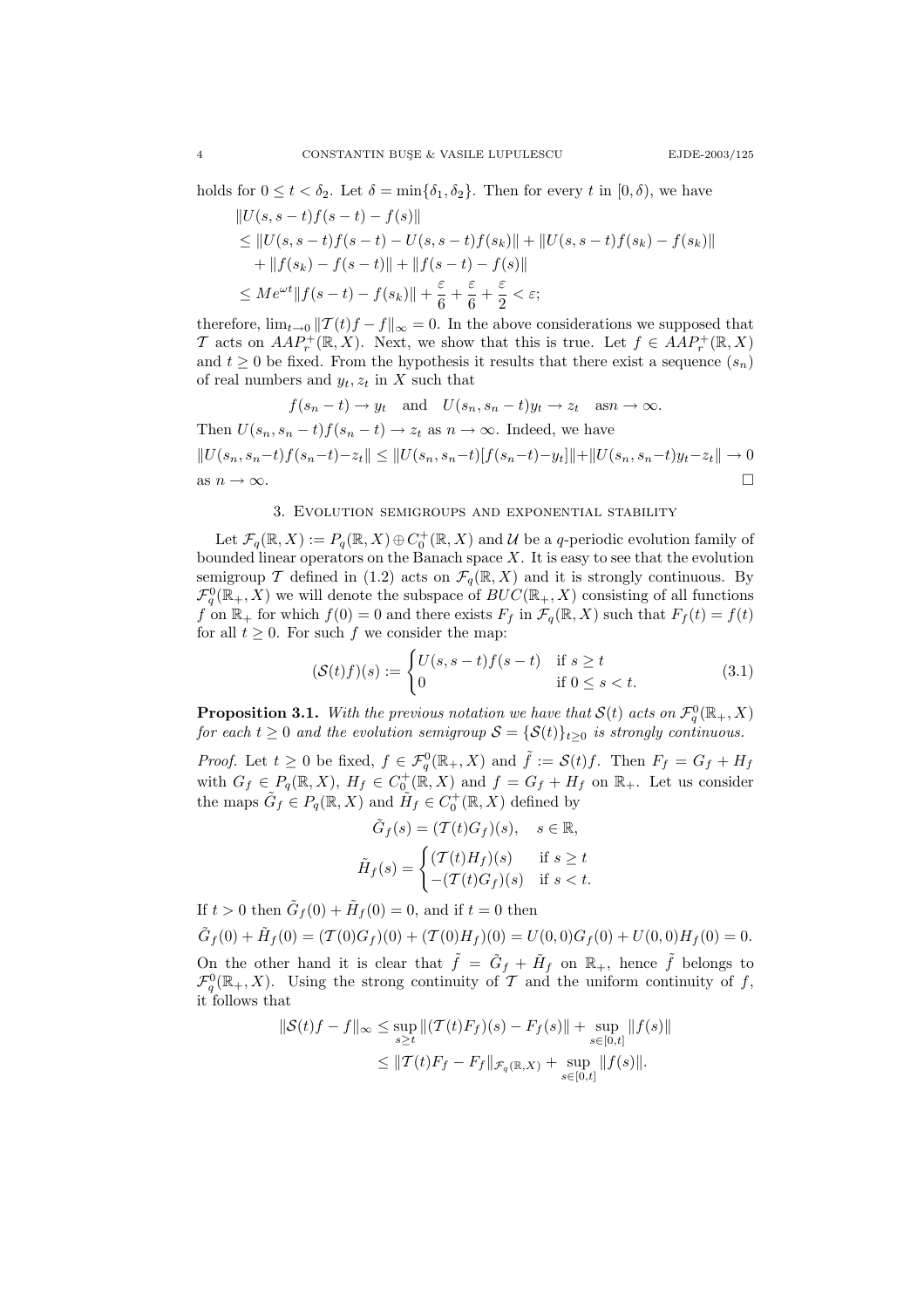The last term tends to 0 when t tends to 0. Therefore, the semigroup  $S$  is strongly  $\Box$ continuous.

The following theorem seems to be a new characterization of the exponential stability for evolution families.

**Theorem 3.2.** Let  $U$  be a q-periodic evolution family of bounded linear operators on the Banach space X. The following two statements are equivalent.

- (1) The family U is exponentially stable, that is, we can choose a negative  $\omega$ such that  $(1.1)$  holds.
- (2) For each f in  $\mathcal{F}_q^0(\mathbb{R}_+, X)$  the map  $t \mapsto \int_0^t U(t, \tau) f(\tau) d\tau : \mathbb{R}_+ \to X$  is an element of  $\mathcal{F}_q^0(\mathbb{R}_+^-, X)$ .

*Proof.* (2)  $\Rightarrow$  (1) It is clear that  $\mathcal{F}_{q}^{0}(\mathbb{R}_{+}, X)$  contains  $C_{00}(\mathbb{R}_{+}, X)$ . Then we can apply [3, Theorem 3] which works with  $C_{00}(\mathbb{R}_+, X)$  instead of  $C_0(\mathbb{R}_+, X)$ . Here  $C_{00}(\mathbb{R}_{+}, X)$  denotes the subspace of  $BUC(\mathbb{R}_{+}, X)$  consisting by all functions that vanish at 0 and  $\infty$ .

 $(1) \Rightarrow (2)$  U is exponentially stable so the semigroup S defined in  $(3.1)$  is exponentially stable as well. Then the generator

$$
G: D(G) \subset \mathcal{F}_q^0(\mathbb{R}_+, X) \to \mathcal{F}_q^0(\mathbb{R}_+, X)
$$

of  $S$  is an invertible operator. The proof of Theorem 3.2 will be complete using the following lemma.

**Lemma 3.3.** Let  $\{u, f\}$  belong to  $\mathcal{F}_q^0(\mathbb{R}_+, X)$ . The following statements are equivalent.

(1)  $u \in D(G)$  and  $Gu = -f$ . (2)  $u(t) = \int_0^t U(t, s) f(s) ds$  for all  $t \ge 0$ .

This Lemma is well-known for certain spaces instead of  $\mathcal{F}_q^0(\mathbb{R}_+, X)$ .

Let  $\mathcal{A}_0(\mathbb{R}_+, X)$  be the set of all X-valued functions f on  $\mathbb{R}_+$  for which there exist  $t_f \geq 0$  and  $F_f \in AP(\mathbb{R}, X)$  such that  $F_f(t_f) = 0$  and

$$
f(t) = \begin{cases} 0 & \text{if } t \in [0, t_f] \\ F_f(t) & \text{if } t > t_f. \end{cases}
$$

The smallest closed subspaces of  $BUC(\mathbb{R}_+, X)$  which contains  $\mathcal{A}_0(\mathbb{R}_+, X)$  will be denoted by  $\mathcal{AP}_0(\mathbb{R}_+, X)$ . By  $AAP_{r0}^+(\mathbb{R}_+, X)$  we will denote the space consisting by all functions f for which there exists  $F_f \in AAP_r^+(\mathbb{R}, X)$  such that  $F_f(0) = 0$  and  $F_f = f$  on  $\mathbb{R}_+$ .

- **Proposition 3.4.** (1) If the evolution family U satisfies the hypothesis (H1) and (H3) then the semigroup S, given in (3.1) acts on  $\mathcal{AP}_0(\mathbb{R}, X)$ . Moreover the semigroup  $S$  is strongly continuous.
	- (2) If the family U satisfies  $\mathbf{h}_1, \mathbf{h}_2$  and (H3) then the semigroup S acts on  $AAP_{r0}^{+}(\mathbb{R}, X)$  and is strongly continuous.

The proof of (1) can be obtained as in [4, Lemma 2.2], and the proof on (2) as in [5, Lemma 2.2]. Thus we omit their proof.

For every real fixed T we consider the spaces  $BUC([T,\infty), X)$  and  $AP([T,\infty), X)$ Recall that  $AP([T,\infty))$  is bounded locally dense in  $BUC([T,\infty),X)$ ; that is, for every  $\varepsilon > 0$ , every bounded and closed interval  $I \subset [T, \infty)$  and every  $f \in C(I, X)$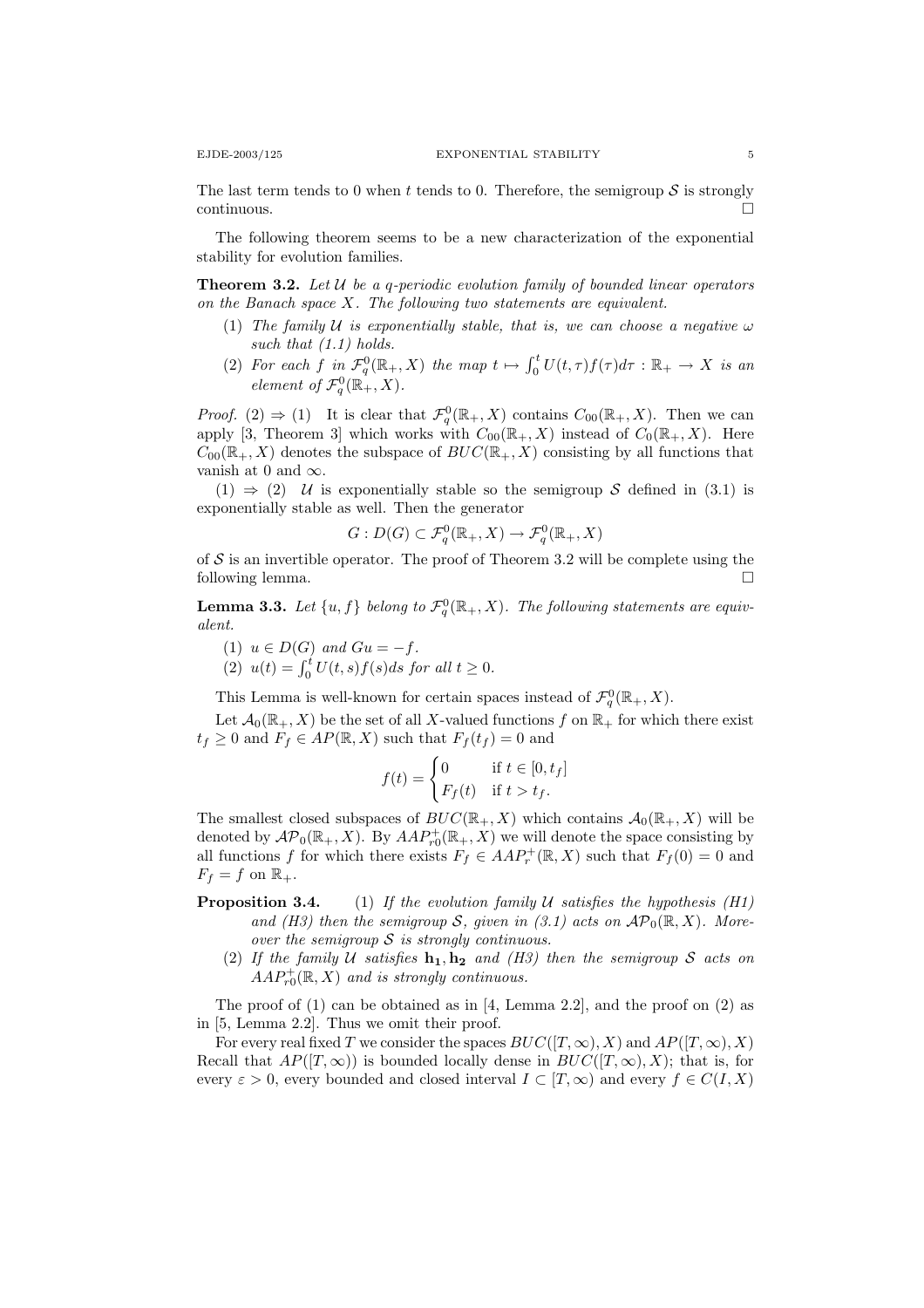there exist a function  $f_{\varepsilon,I} \in AP([T,\infty),X)$  and a positive constant L, independent of  $\varepsilon$  and  $I$  such that

$$
\sup_{s \in I} \|f(s) - f_{\varepsilon,I}(s)\| \le \varepsilon
$$

and  $||f_{\varepsilon,I}||_{BUC([T ,\infty),X)} \leq L||f||_{C(I,X)}$  (see [17], page 335).

Let  $BUC_0(\mathbb{R}_+, X)$  be the space of functions in  $BUC(\mathbb{R}_+, X)$  for which  $f(0)$ 0. It is clear that  $\mathcal{A}_0(\mathbb{R}_+, X)$  is bounded locally dense in  $BUC_0(\mathbb{R}_+, X)$  hence  $\mathcal{AP}_0(\mathbb{R}_+, X)$  is bounded locally dense in  $BUC_0(\mathbb{R}_+, X)$  as well.

**Theorem 3.5.** Suppose that  $U$  is an evolution family that satisfies hypotheses (H1) and (H3). The following statements are equivalent.

- (1) The family  $U$  is exponentially stable.
- (2) For each  $f \in \mathcal{AP}_0(\mathbb{R}_+, X)$  the map  $t \mapsto \int_0^t U(t, s) f(s) ds : \mathbb{R}_+ \to X$  is in  $\mathcal{AP}_0(\mathbb{R}_+, X)$ .

*Proof.* The implication  $(1) \Rightarrow (2)$  follows as in [4, Theorem 2.3]. Now we shoe that  $(2) \Rightarrow (1)$ . By the uniform boundedness theorem there is a constant  $K > 0$  such that for every  $g \in \mathcal{AP}_0(\mathbb{R}_+, X)$ ,

$$
\sup_{t>0} \left\| \int_0^t U(t,s)g(s)ds \right\| \leq K \|g\|_{\infty}.
$$

For a given  $f \in C_0(\mathbb{R}_+, X)$  and  $t > 0$ , let  $M_t = \sup_{0 \leq r \leq s \leq t} ||U(s,r)||$  and let  $f_t \in \mathcal{AP}_0(\mathbb{R}_+, X)$  be a mapping such that

$$
\sup_{0 \le s \le t} ||f(s) - f_t(s)|| \le \frac{1}{tM_t} ||f||_{C_0(\mathbb{R}_+, X)},
$$
  
 
$$
||f_t||_{BUC_0(\mathbb{R}_+, X)} \le L ||f||_{C_0(\mathbb{R}_+, X)}.
$$

It follows that

$$
\left\| \int_0^t U(t,s)f(s)ds \right\| \le \left\| \int_0^t U(t,s)[f(s) - f_t(s)]ds \right\| + \left\| \int_0^t U(t,s)f_t(s)ds \right\| \le (1 + KL) \cdot \|f\|_{C_0(\mathbb{R}_+,X)}.
$$

Then by [3, Theorem 3],  $\mathcal U$  is exponentially stable.

Now we can write the spectral mapping theorem for the evolution semigroup  $S$ on  $\mathcal{AP}_0(\mathbb{R}_+, X)$  corresponding to an evolution family U. Of course similar results hold for the spaces  $\mathcal{F}_{q}^{0}(\mathbb{R}_{+},X)$  and  $AAP_{r0}^{+}(\mathbb{R}_{+},X)$ . With  $(G,D(G))$  we will denote the generator of S with its maximal domain. By  $\sigma(G)$  we denote the spectrum of G. The spectral bound  $s(G)$  is defined by

$$
s(G) = \sup\{\text{Re}(\lambda) : \lambda \in \sigma(G)\},
$$

and the spectral radius of  $S(t)$  is defined by

$$
r(\mathcal{S}(t)) = \sup\{|\lambda| : \lambda \in \sigma(\mathcal{S}(t))\}.
$$

**Theorem 3.6.** If U is an evolution family that satisfies the hypothesis (H1) and (H3) then the evolution semigroup S associated with U, defined on  $\mathcal{AP}_0(\mathbb{R}_+, X)$ , satisfies the spectral mapping theorem; that is,

$$
\sigma(\mathcal{S}(t)) \setminus \{0\} = e^{t\sigma(G)}, \quad t \ge 0.
$$
  
Moreover,  $\sigma(G) = \{\lambda \in \mathbb{C} : \text{Re}(\lambda) \le s(G)\}, \text{ and for every } t > 0,$   

$$
\sigma(\mathcal{S}(t)) = \{\lambda \in \mathbb{C} : |\lambda| \le r(\mathcal{S}(t)).
$$